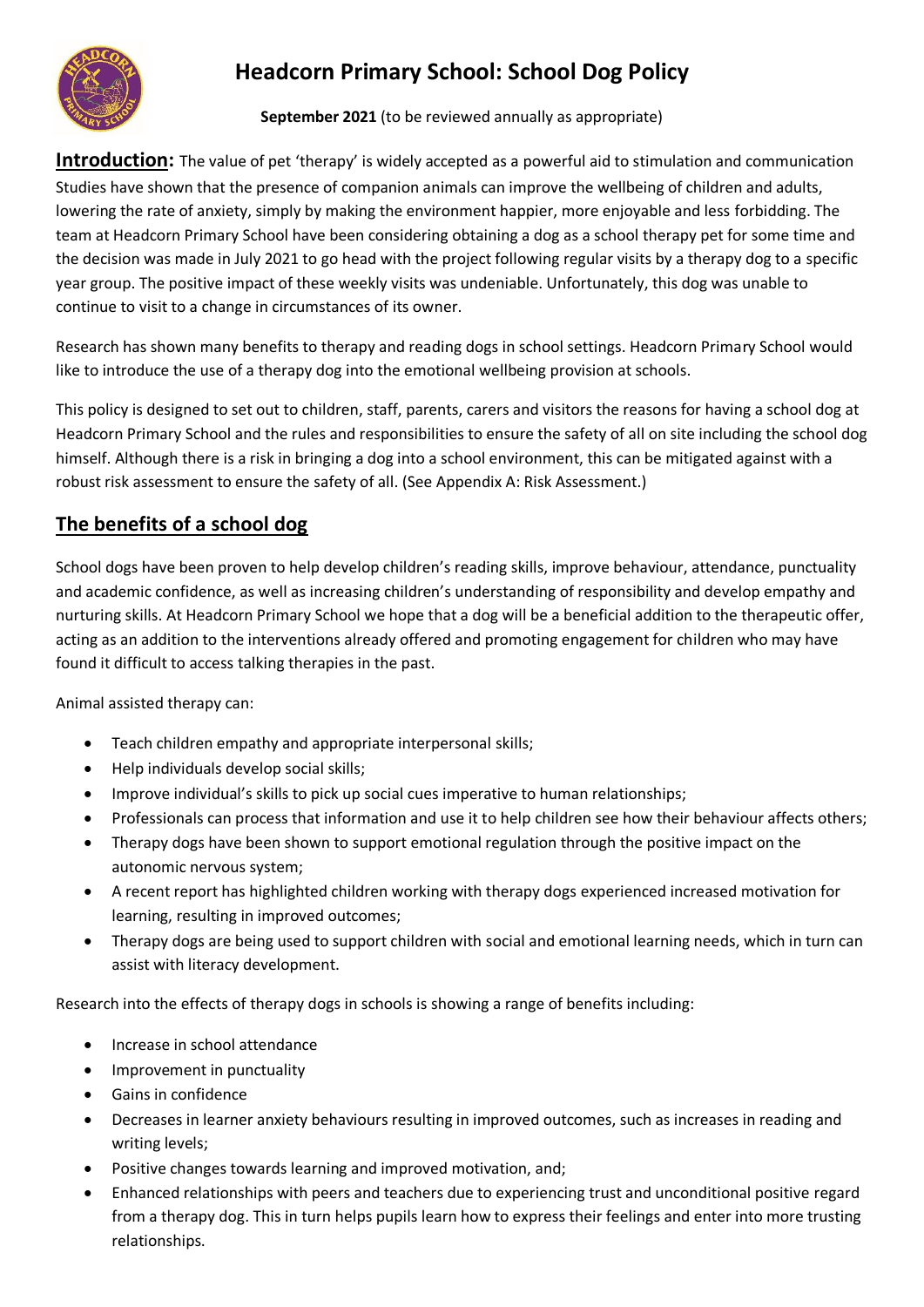## **Meet Teddy our Goldendoodle School Dog**



Teddy, our Goldendoodle was purchased from a reputable breeder who has had many dogs who have become therapy dog in schools, care homes, etc. Miss Symonds was able to meet some of the older dogs to check temperament and suitability for one of these dogs to join us on our school site.

The Goldendoodle breed was chosen for both breeds (Golden Retriever and Poodle) suitability for children, gentleness, friendliness and capacity for training. Doodle breeds also have coats which have minimal shedding due to the mix with the wool coat of Poodles. The larger breed was also chosen as their temperaments are less yappy, jumpy to that of their smaller counterpart doodle breeds and as they grow and age, they become slower, more pondering, gentle giants. (More photos at the end of this policy!)

The plan is for Miss Symonds to register the dog as an Emotional Support Animal once he has passed through adolescence and completed accredited behavioural training (Ashford Dog Training Club / Dogs Trust / Kennel Club / APT). Miss Symonds plans to obtain additional therapy dog registration through the organisation Pets as Therapy.

It is accepted that interacting with animals is not appropriate for all children but for some it has the potential to provide many positive benefits. Any parents or carer who does not want their child to interact with 'Teddy' is invited to write to Miss Symonds and inform her of their wishes. Any parents or carer that has concerns about their child interacting or being n site with an animal e.g., regarding anxiety, allergies, etc, they are invited to write to Miss Symonds expressing their concerns and speaking about how these are to be addressed.

**Confidence Benefits:** "If children are partnered with a dog to read to, for example, the dog provides comfort, encourages positive social behaviour, enhances self-esteem, motivates speech and inspires children to have fun and enjoy the non-judgemental experience."

*Bark & Read – The Kennel Club* [\(https://www.thekennelclub.org.uk/barkandread](https://www.thekennelclub.org.uk/barkandread) )

**SEN Benefits:** "Therapy Dogs Nationwide say dogs have also shown to help with special needs and autistic children and adults by giving focus and providing a calming environment." *Therapy Dogs Nationwide* [\(http://www.tdn.org.uk/schools/](http://www.tdn.org.uk/schools/) )

**Mental Health Benefits:** "There is emerging evidence to suggest that Animal Assisted Psychotherapy improves the efficacy of mental health treatments in self-selected adolescent populations via reductions in primary symptomatology, and via secondary factors that improve therapeutic processes and quality, such as engagement and retention". *Incorporating animal-assisted therapy in mental health treatments for adolescents: A systematic review of canine assisted psychotherapy: Melanie G. Jones, Simon M. Rice, Susan M. Cotton 2019; 14(1), 2019.*

**Behaviour Benefits:** "Researchers report that students can identify with animal, and with empathy for the dog, can better understand how classmates may feel. It was found that violent behaviour in participating students declined by 55%, and general aggression went down 62%. In a controlled study, students were found to have fewer disciplinary referrals in schools with a dog than schools without. Students' behaviour improved toward teachers, and students also showed more confidence and responsibility."

*Hazel Oak School Dog Policy* [\(https://hazel-oak.co.uk/wpcontent/uploads/2018/02/School-Dog-Policy.pdf](https://hazel-oak.co.uk/wpcontent/uploads/2018/02/School-Dog-Policy.pdf) )

## **Principles**

The Head Teacher, Miss Symonds and the Governors have agreed to the presence of a therapy dog at Headcorn Primary School.

Only the school dog is allowed on the premises. No other dogs are permitted unless the Head Teacher has approved their visit.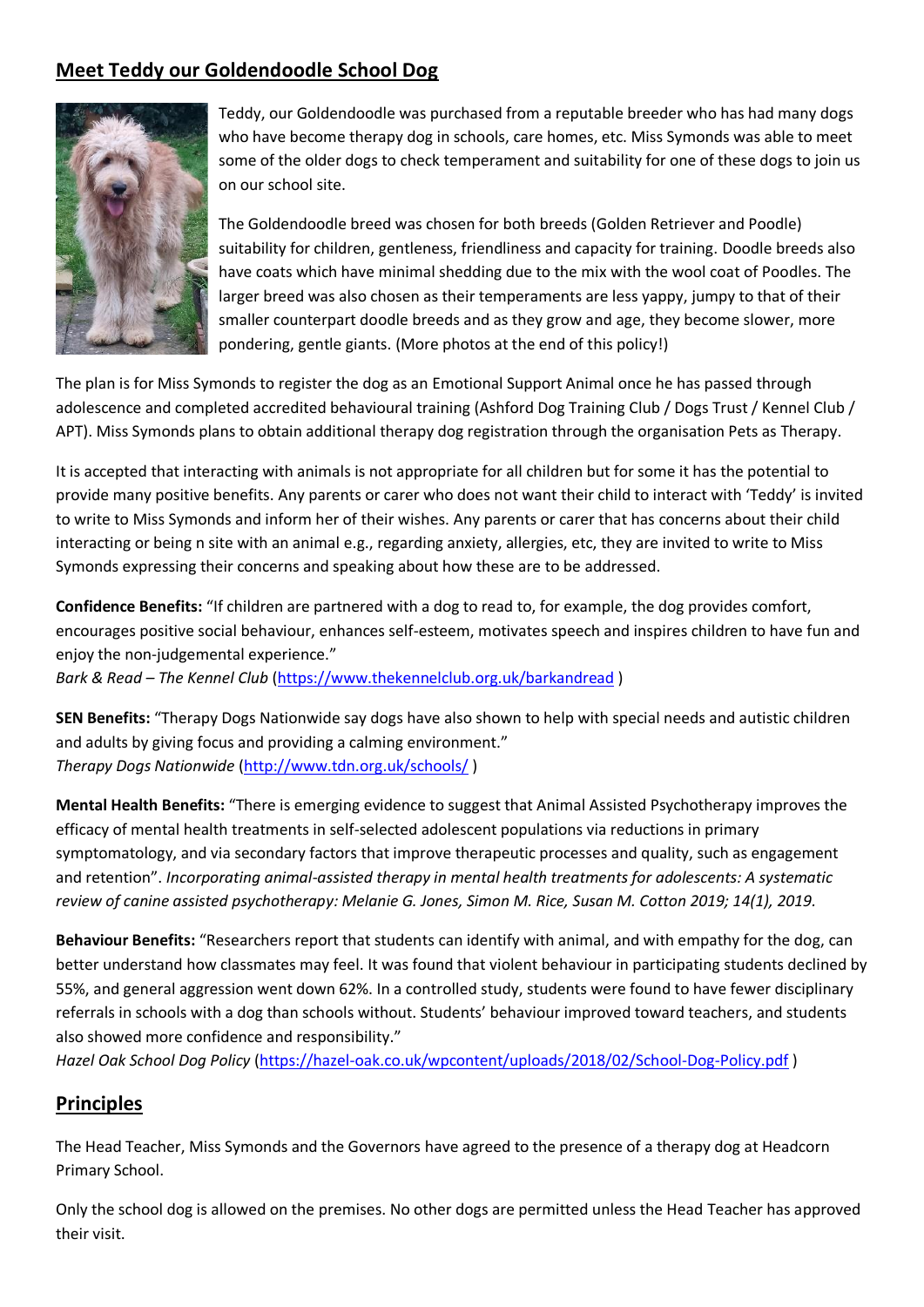The therapy dog is an F1 Goldendoodle. The school dog is not Kennel Club registered as it is a cross breed, selected for its temperament, reduced risk of congenial health issues, and hypoallergenic, minimal-shedding coat.

Miss Symonds is the legal owner of the dog and has full responsibility for its welfare. Miss Symonds will pay all expenses relating to pet insurance, vaccinations, flea and worm treatment, resources, food and maintenance costs.

Miss Symonds has produced a risk assessment which has been approved by the Designated Safeguarding Lead Team. This will be reviewed annually.

The dog will be included in the Fire Evacuation Procedure, Bomb Threat evacuation procedure and Lockdown Procedure under the supervision of Miss Symonds or other trained staff members.

The dog is also fully insured by Miss Symonds through 'Bought by Many' which includes a separate Public Liability Insurance.

Staff, parents, carers and children have been informed in writing that a dog will be in school.

Parents and carers will need to sign the Animal Assisted Therapy consent form in order for their children to be present during Animal Assisted Therapy when this is available to be offered as part of our Nurture provision.

The presence of a school dog will be made clear to visitors upon their arrival at the school reception.

Only staff trained to handle the dog will have permission to do so. Whilst training, this will be limited to his owner and handler, Miss Symonds and selected members of staff with prior agreement.

## **Code of Conduct**

#### **Staff Responsibilities**

Miss Symonds will know the whereabouts of the dog and which staff are supervising it at all times.

If the dog is ill, he will not be allowed into school. Miss Symonds has responsibility for ensuring appropriate alternative care for the dog is he is not able to be in the school on a given day.

The dog must be kept on a lead when moving around the school.

The dog will be kept in the SLT Office, the Inclusion Office, the SBM office or the Nurture Room when Miss Symonds is not available or is working with a pupil who is not permitted to work with or has requested not to have contact with the school dog.

Staff, visitors and children known to have allergic reactions to dogs must not go near the therapy dog. The School Office keeps a list of all children and staff with a reported allergy to dogs.

Children must never be left alone with the dog and there will be appropriate adult supervision at all times.

Children will be reminded of what is appropriate behaviour around the dog before any interaction during a therapy session or visit.

If the dog is surrounded by a large number of children, the dog could become nervous and agitated. Therefore, the adult in charge of the dog must ensure that s/he monitors the situation.

If the dog is displaying any warning signs such as growling, flattening of ears, pacing, recoiling from touch, etc., children should be directed to move back immediately, and the dog should be immediately removed from that particular situation or environment by the trained staff member handling him.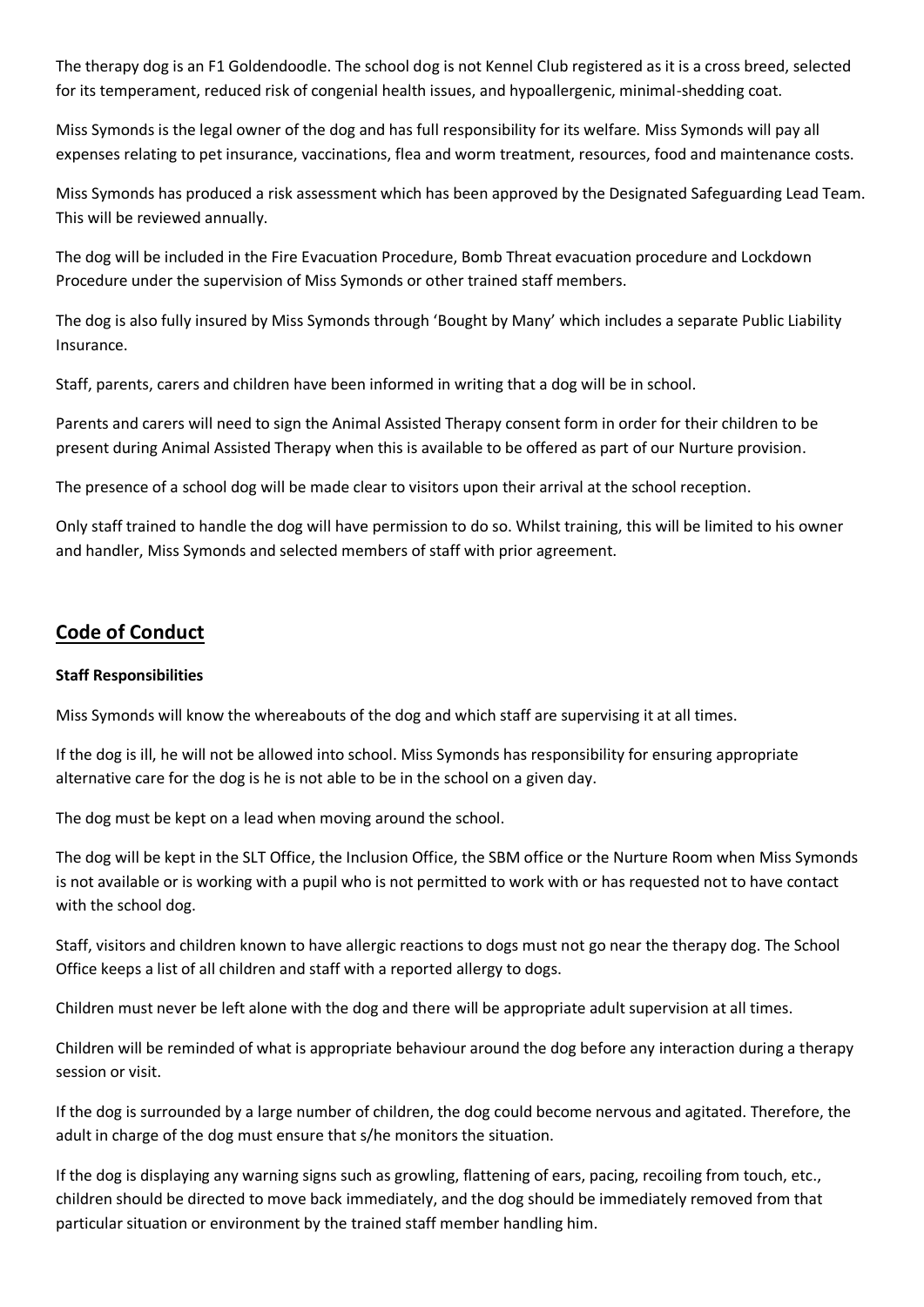The dog will be trained to respond to a timetable of walk breaks and allowed to foul or urinate in two designated areas only that the children do not have access to: the grass mound at the back of Keeler House and the grassed area of the staff carpark.

Any dog foul should be cleaned immediately and disposed of appropriately by the trained dog handling staff only.

The dog will not enter the school hall during lunchtimes and only then after the floor has been swept of dropped food.

#### **Children's Responsibilities**

Children whose parents/carers have withdrawn consent are not allowed to attend dog therapy sessions or interact with the school dog.

Children must approach the dog with calm tones, managing any excitement.

Children should be careful to approach the dog calmly from the front, to approach calmly and wait for the dog to stand still, to sit or to lay down before stroking.

Children should be careful to stroke the dog on his body, chest and back in preference to his head or face.

Children must not encourage the dog to lick them.

Children are not allowed to approach or disturb the dog when he is sleeping, grooming himself, drinking or eating.

Children are not allowed to play roughly with the dog.

Children are not allowed to eat around the dog or during therapy sessions.

Children may only give the dog treats under strict supervision of a trained handler, first being shown how to do this safely.

Children must always wash or sanitise their hands after stroking and handling the dog.

Children understand that any deliberate violence or threatening behaviour towards the dog will result in a fixed term exclusion.

#### **Parents' and Carers' Responsibilities**

Parents and carers will inform the school of any allergy to dog hair or any anxiety, however great or small, regarding the school dog.

At drop off and collection, parents and carers will ensure that their children approach the dog calmly, asking permission to stroke the dog before engaging.

Parents and carers will ensure that their own dogs are kept under control when approaching the school gates and only engage with our school dog with the verbal permission of his handler. Dogs left tied up whilst parents/carers enter the site, must be secured away from the school dog's position.

## **School Dog Frequently Asked Questions (FAQs) – to publish to parents/carers**

#### **Q: Who is the legal owner of the dog and who pays for its costs?**

A: The legal owner of the dog will be Miss Symonds. She will bear all costs associated with owning the dog including vet's bills, insurance and training costs; the school budget will not need or be expected to support any related costs.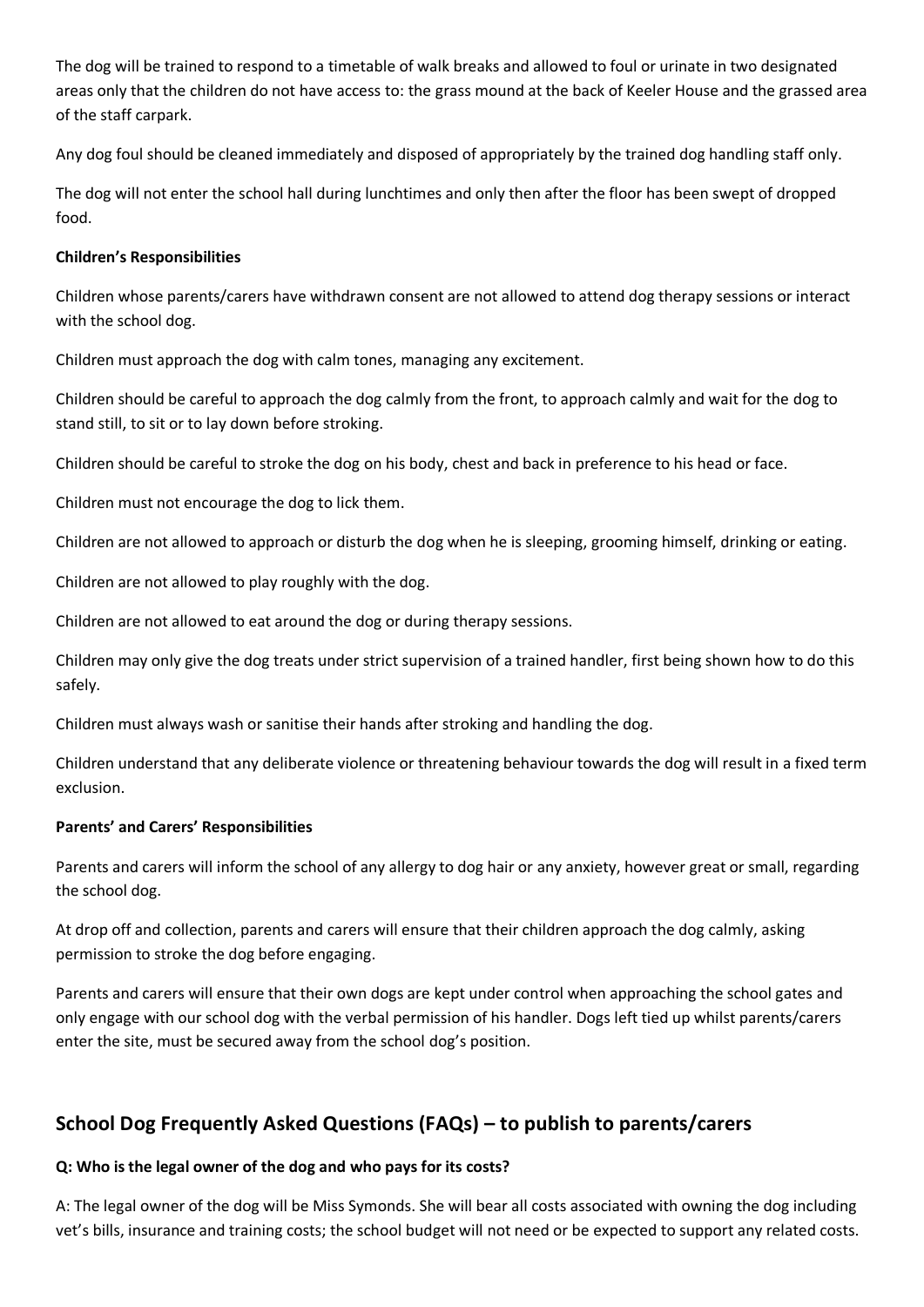#### **Q: Is the dog from a reputable breeder?**

A: Yes. The dog is from a licensed breeder where both parents were seen. The father is a Standard Poodle and is Kennel Club registered. The mother is a Golden Retriever. Both were chosen specifically for their temperament, intelligence and hypoallergenic coat.

#### **Q: Will the dog be a distraction to the children's learning?**

A: The dog will not interrupt learning times unless this is an agreed session with the class teacher or an Animal Assisted Therapy session. The dog will remain in the SLT office when not in a timetabled session or welcoming on the school gates at drop off or collection.

#### **Q: Has a risk assessment been undertaken?**

A: Yes, we have carefully considered having a dog in school and sought advice from many sources, including other schools that have successfully have a school dog. (See Appendix A: Risk Assessment)

#### **Q: Who is responsible for training?**

A: Miss Symonds is the legal owner and as a result will be responsible for his training. Appropriate professional training will be obtained, and the dog will work towards being trained as a therapy dog in dog training classes with advice from the Pets As Therapy charity, The Dogs Trust and The Kennel Club.

#### **Q: What if my child is scared of dogs? Will the be forced to be in the same room as the dog?**

A: The dog will be kept in the SLT Office or Nurture Room and Miss Symonds or trained handler will ensure that the school dog only comes into contact with children who are happy to have contact and have parental permission for this under strict supervision.

A child will not be forced to be in contact or in the same room as the dog against their wishes. We hope to work closely with parents/cares of children who are fearful or anxious of dogs to alleviate their fear and to teach them how to manage this using evidence based intervention such as graded exposure.

#### **Q: How will the dog's welfare be considered?**

A: The dog's welfare will be carefully monitored. The dog will be walked regularly and given free time outside of sessions to rest and play.

The dog will be carefully trained over a period of time and will have appropriate access to food, water, their own space and rest and play breaks.

#### **Q: How will this be managed where children have allergies?**

A: Children will not need to touch the dog or be in the same room as the dog at any point which will relieve and reduce the possibility of allergic reactions. We already manage a number of allergies at school, and this will be no different for children and adults that are allergic to dogs. Individual needs will always be met, and we are happy to work with parents/carers to put additional control measures I place for individual allergies. The school dog was specifically chosen for being a breed known for its hypoallergenic, minimal-shedding coat. He will be given a high quality food and be regularly groomed to reduce any possibility of allergens. Floors and surfaces are cleaned at least daily to ensure any possible stray dog hair is removed.